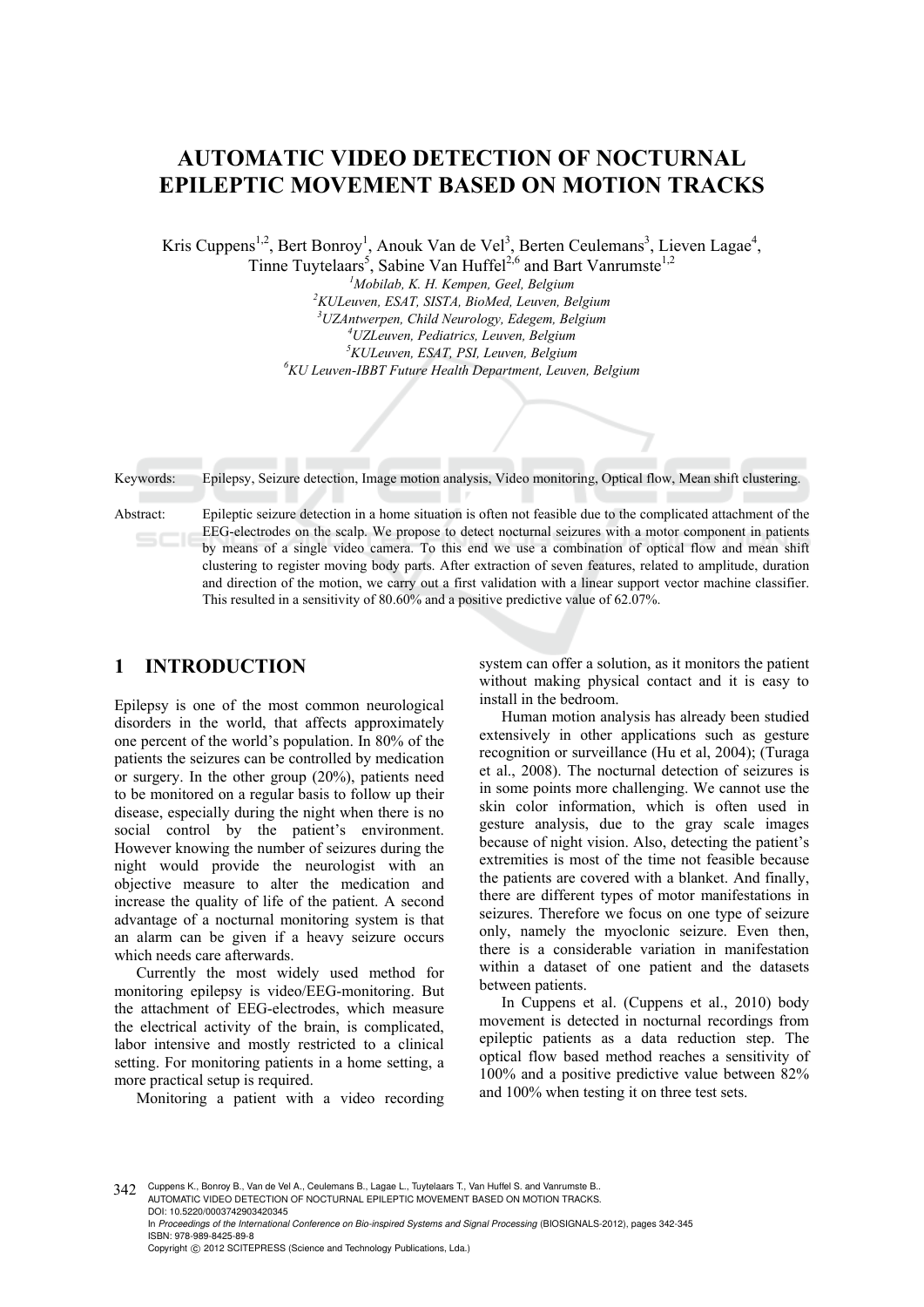-IN

Karayiannis (Karayiannis et al., 2006) already studied the detection of seizures in neonates, with a focus on focal clonic and myoclonic seizures. The patients were monitored in the neonatal intensive care unit where all the body parts were clearly visible for the camera. The motion of the body parts was quantified by temporal motion-strength signals based on optical flow computation, and by motion trajectories. The classification based on neural networks resulted in a sensitivity and specificity above 90%.

The difference in our study is that we focus on a different patient group. Furthermore, the setting is as natural as possible, i.e. the patients can be covered with a blanket and we do not make use of markers, just as in a normal home situation. And finally, we also make use of new features that we extract from the motion tracks.

#### **2 METHOD**

#### :IENC **2.1 Data Acquisition**

The data was acquired at the Pulderbos rehabilitation centre for children and youth. In this centre, epileptic patients up to the age of 18 years are monitored. Video data is acquired during the night with a near-infrared camera. The frame rate is 25 frames per second and the resolution is 320 by 240 pixels. The datasets are labelled by an expert based on the video and EEG recordings.



Figure 1: Motion vector field in one frame from epileptic patient, the colors represent the direction of motion vectors (a) the frame after thresholding (b).

### **2.2 Motion Detection**

The extraction of motion from the video sequences is carried out by the Horn-Schunck optical flow calculation (Horn and Schunck, 1981). The motion vector field is thresholded to remove low amplitude noisy motion vectors and to get a first segmentation, as shown in figure 1.



Figure 2: Result after clustering the motion vectors. The red circles indicate the modes of the clusters. The colors indicate here the direction of the motion.

## **2.3 Spatial Clustering**

In a next step the motion vectors are clustered in homogenous blobs with similar motion directions. This is realized by a slightly modified version of the mean-shift clustering algorithm (Cheng, 1995); (Fukunaga and Hostetler, 1975), which was proposed in (Min et al., 2008) for the classification of movements in ballet sequences.

The mean shift algorithm is an iterative procedure that starts in a pixel in the segmente d area. In the next iteration the point moves to a new location according to eqn. (1).

$$
m(p) = \frac{\sum_{q \in I} K(p-q)F(q)w(q)q}{\sum_{q \in I} K(p-q)F(q)w(q)},
$$
 (1)

where  $p$  is the original location,  $q$  are the pixels in image *I*, *K* is the chosen kernel, *F* is the amplitude of the motion vector and *w* is a weight function based on vector similarity.

The point moves towards the location with the local maximal vector amplitude (mode). All the points in the segmented frame that iterate to the same local maximum belong to the same cluster.

As a kernel we use a parabolic function with a fixed bandwidth. The weight function w gives a measure for the similarity of the vector directions, with a value of zero if the angle between the two vectors is 180° and one if the angle is 0°. This way, vectors with a different direction are not clustered together.

Figure 2 shows the result of clustering the frame from figure 1. The two parts in the frame with a different movement direction are well split up.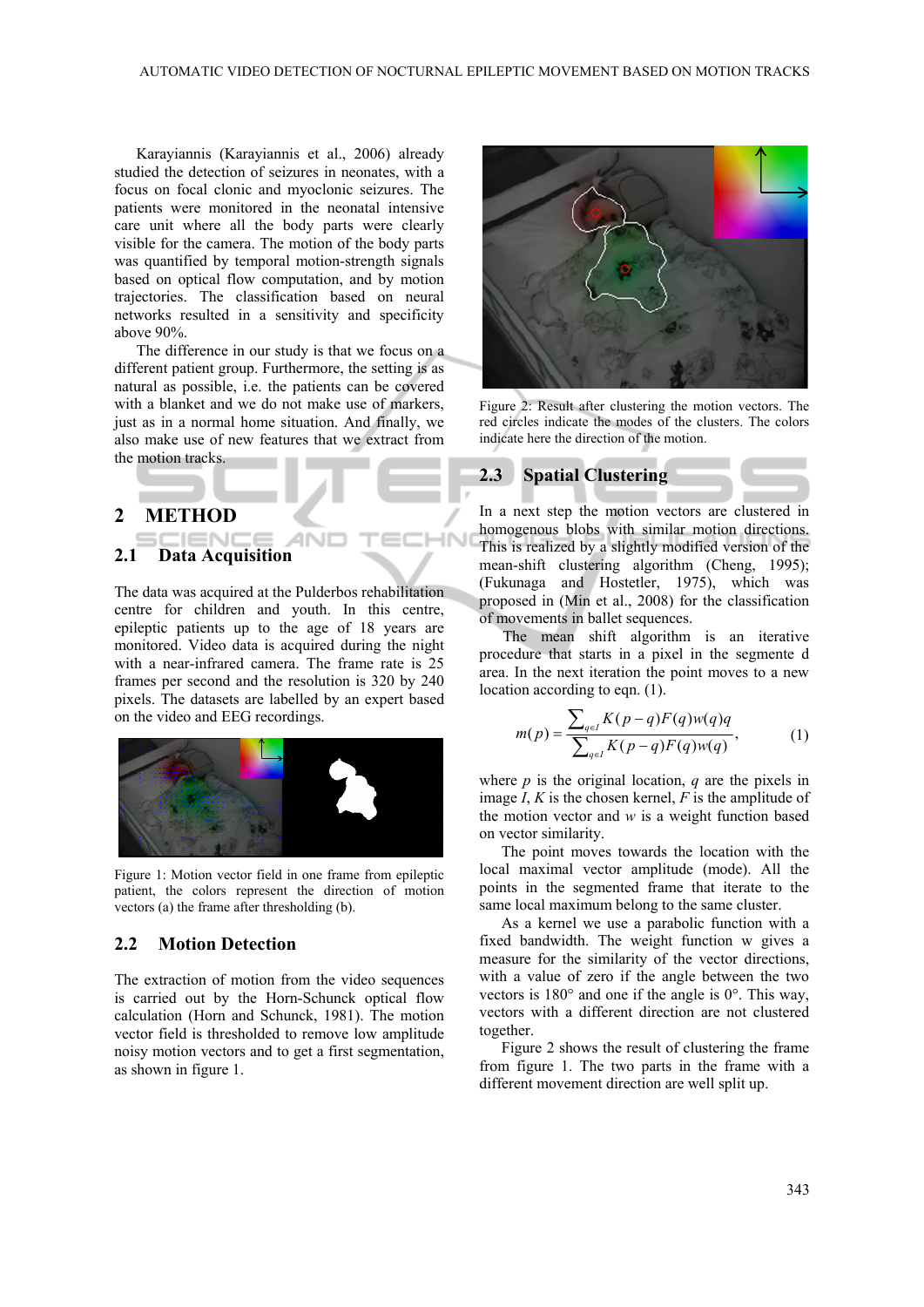#### **2.4 Tracking**

After the motion vectors in the frames are clustered, they are tracked over time based on the location of the cluster modes, as explained in (Crocker and Grier, 1996), assuming that the location of the object would not change too much from one frame to another (proximity) and the maximum velocity defines an upper bound on the object velocity and limits the possible correspondences to a circular neighborhood around the object (Yilmaz et al., 2006). If the tracked body part stops moving for more than half a second, the movement is split up in two tracks, otherwise they are considered as one.



Figure 3: Motion tracks (green and red) with the corresponding motion vectors in blue, the YZ-plane represent the locations in the image frame, the X-direction corresponds to the time (a) motion tracks represented with the amplitude and sign  $(Y-axis)$  and time  $(X-axis)$  (b).

#### **2.5 Feature Extraction**

From every cluster in every frame the average motion vector is calculated. Every motion track results in a series of two dimensional motion vectors from which we derive different features. This is visualized in figure 3.

Because the myoclonic shocks are characterized by a short and intense movement of the limbs, mostly in arms or shoulders, in one direction

followed by a movement in the opposite direction, e.g. the relaxation after the contraction of the arms muscles, we incorporate features that quantify the change in motion direction.

Therefore we use two features covering the change in direction, namely slow and fast phase changes. Other features we use are the duration of the movement, the maximal, median and average vector amplitude and the number of vectors in the track. The number of vectors is sometimes smaller than the length because the body part can stop moving for up to half a second and still be in the same track.

#### **2.6 Classification**

The classification of the seizures is carried out by a support vector machine (SVM) classifier. We use a linear kernel on all seven features for classification. This classification was done on one training and test set, to get our first preliminary results. Notice that the classification was performed on the tracks, not on the seizures as a whole.

## **3 RESULTS**

 $\mathbf{a}$  $\geq$  $\overline{a}$  $\geq$ 

 $#$ 

|                    | #vectors | amplitude<br>Mean | amplitude<br>Median | amplitude<br>Max | changes<br>Quick | changes<br>Slow | Length<br>(frames) |
|--------------------|----------|-------------------|---------------------|------------------|------------------|-----------------|--------------------|
| Normal movement    |          |                   |                     |                  |                  |                 |                    |
| #1                 | 3        | 0.67              | 0.71                | 0.73             | $\overline{0}$   | $\theta$        | 3                  |
| #2                 | 48       | 0.72              | 0.75                | 0.95             | $\overline{0}$   | 2               | 49                 |
| #3                 | 15       | 0.43              | 0.47                | 0.52             | 2                | $\theta$        | 33                 |
| #4                 | 6        | 0.71              | 0.71                | 0.84             | $\mathbf{0}$     | $\theta$        | 7                  |
| #5                 | 6        | 0.41              | 0.39                | 0.48             | $\boldsymbol{0}$ | 0               | 6                  |
| Epileptic movement |          |                   |                     |                  |                  |                 |                    |
| #1                 | 6        | 0.26              | 0.28                | 0.37             |                  | $\theta$        | 8                  |
| #2                 | 5        | 0.09              | 0.10                | 0.11             | 1                | $\theta$        |                    |
| #3                 | 33       | 0.20              | 0.13                | 0.59             | $\theta$         |                 | 44                 |
| #4                 | 4        | 0.38              | 0.42                | 0.51             | $\overline{c}$   | $\theta$        |                    |
| #5                 | 12       | 0.11              | 0.12                | 0.22             | 0                | $\mathbf{0}$    | 24                 |

Table 1: Feature values of tracks.  $\frac{a}{2}$ 

 $\geq$ 

Some typical values for the track features can be found in table 1. This table shows the values for 5 epileptic and 5 non-epileptic tracks from motions.

For the validation of our approach we use a training set containing 100 motion tracks from normal nocturnal movement from an epileptic patient, and 113 tracks from 10 myoclonic shocks. All the data is from one patient. During the time that